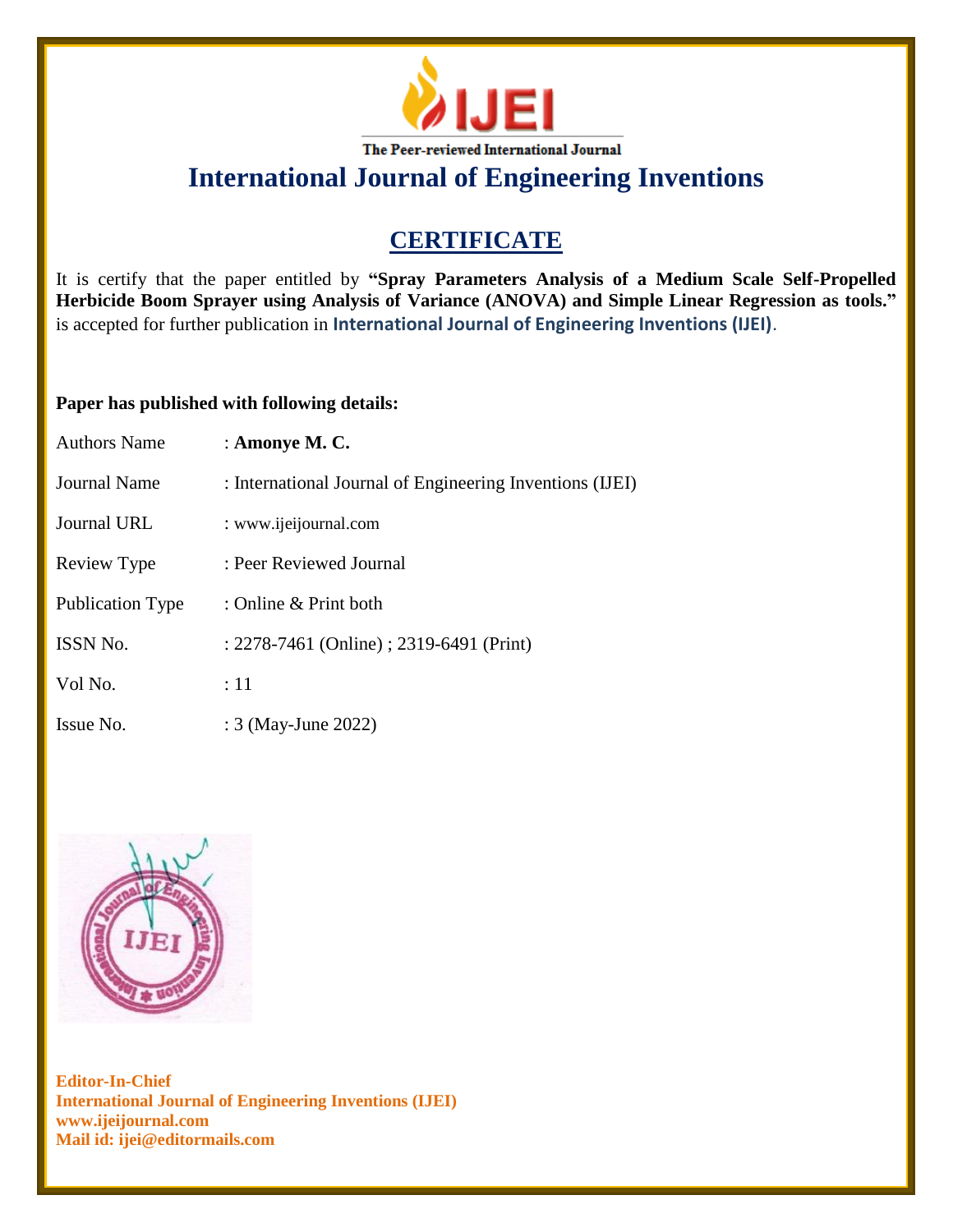

## **CERTIFICATE**

It is certify that the paper entitled by **"Spray Parameters Analysis of a Medium Scale Self-Propelled Herbicide Boom Sprayer using Analysis of Variance (ANOVA) and Simple Linear Regression as tools."** is accepted for further publication in **International Journal of Engineering Inventions (IJEI)**.

### **Paper has published with following details:**

| <b>Authors Name</b>     | : Abubakar M.S.                                          |
|-------------------------|----------------------------------------------------------|
| Journal Name            | : International Journal of Engineering Inventions (IJEI) |
| <b>Journal URL</b>      | : www.ijeijournal.com                                    |
| Review Type             | : Peer Reviewed Journal                                  |
| <b>Publication Type</b> | : Online $&$ Print both                                  |
| <b>ISSN No.</b>         | : 2278-7461 (Online) ; 2319-6491 (Print)                 |
| Vol No.                 | $\div 11$                                                |
| Issue No.               | : 3 (May-June 2022)                                      |

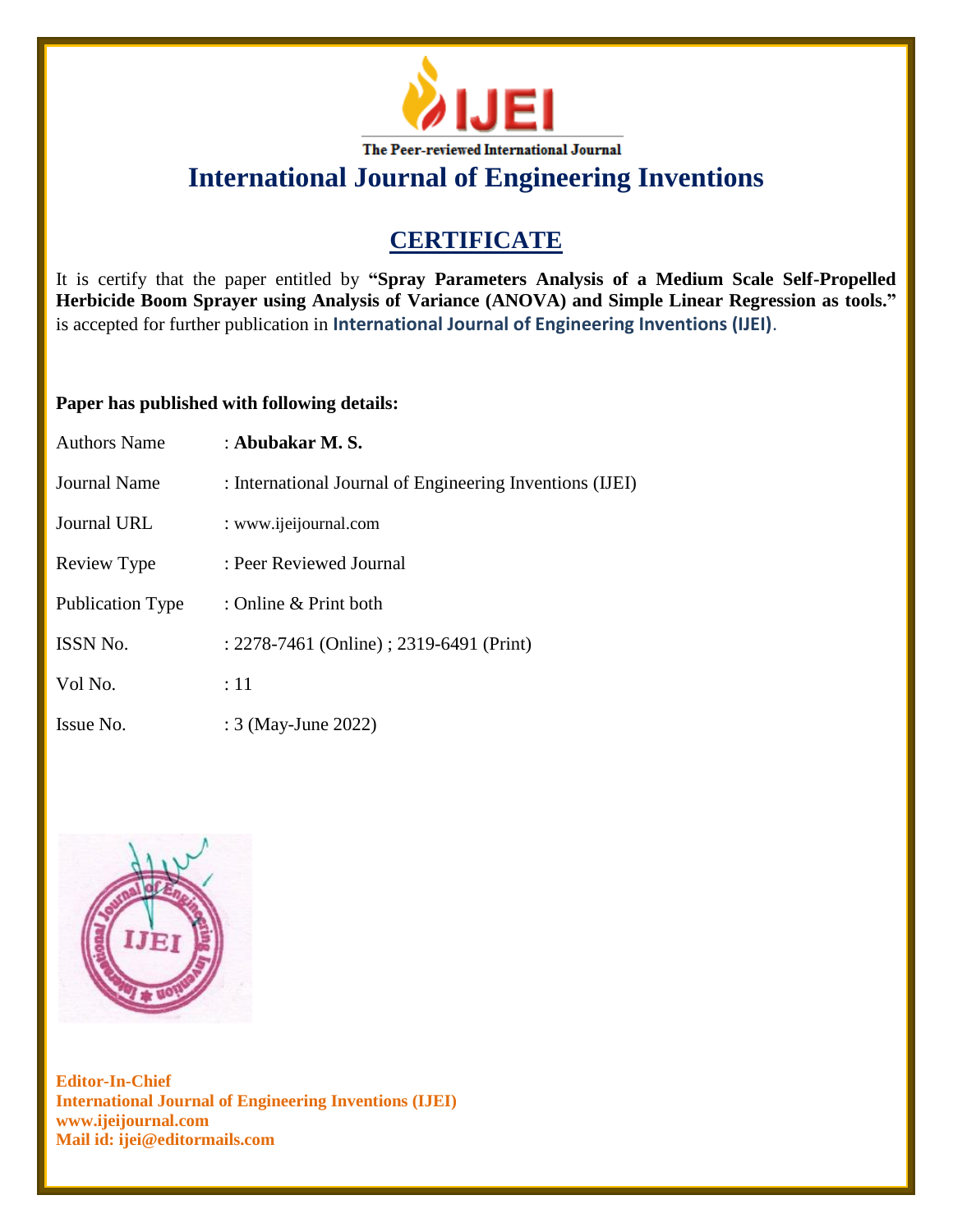

## **CERTIFICATE**

It is certify that the paper entitled by **"Spray Parameters Analysis of a Medium Scale Self-Propelled Herbicide Boom Sprayer using Analysis of Variance (ANOVA) and Simple Linear Regression as tools."** is accepted for further publication in **International Journal of Engineering Inventions (IJEI)**.

### **Paper has published with following details:**

| <b>Authors Name</b> | : Suleiman M. L.                                         |
|---------------------|----------------------------------------------------------|
| Journal Name        | : International Journal of Engineering Inventions (IJEI) |
| <b>Journal URL</b>  | : www.ijeijournal.com                                    |
| Review Type         | : Peer Reviewed Journal                                  |
| Publication Type    | : Online $&$ Print both                                  |
| <b>ISSN No.</b>     | : 2278-7461 (Online) ; 2319-6491 (Print)                 |
| Vol No.             | $\div 11$                                                |
| Issue No.           | : 3 (May-June 2022)                                      |

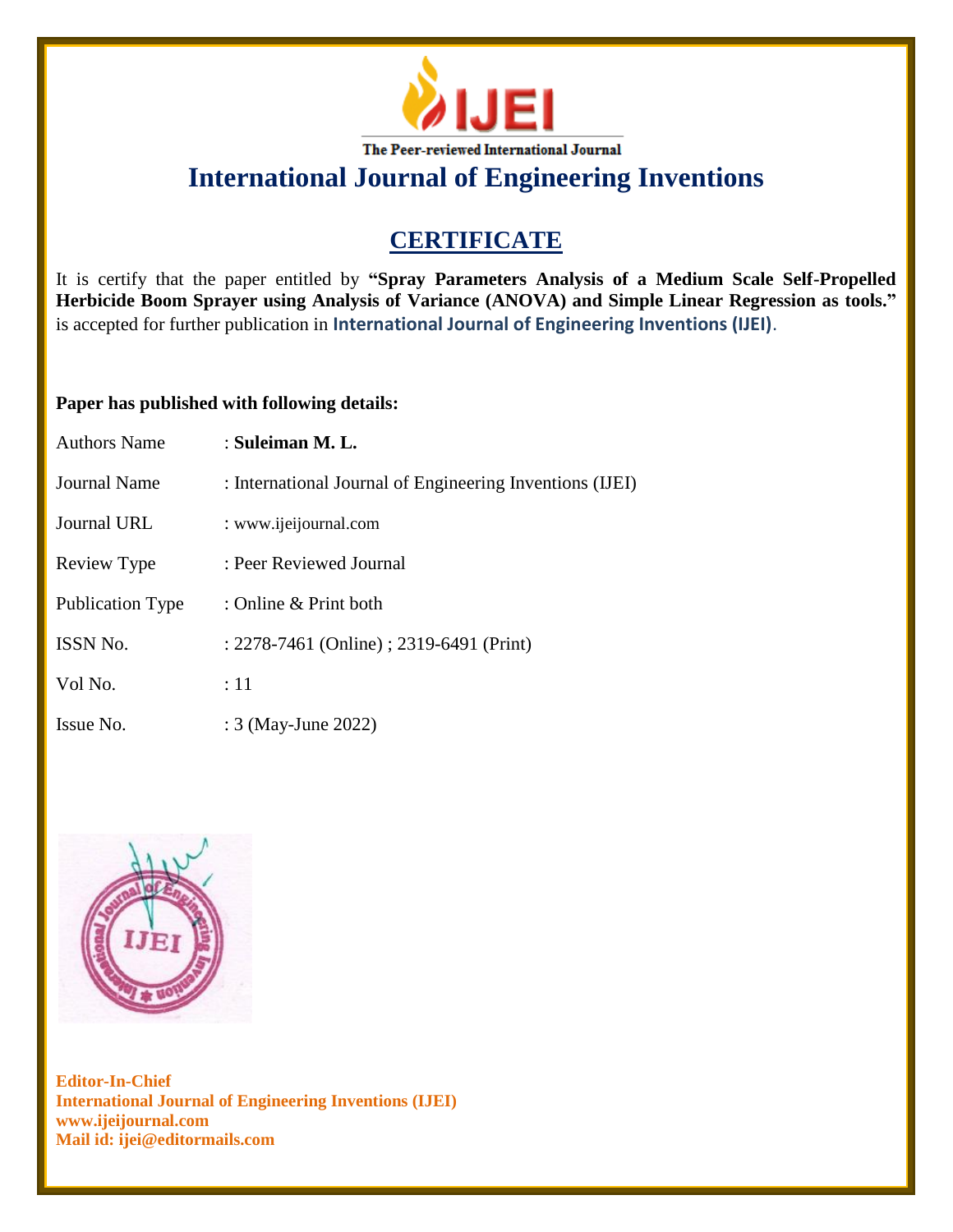

## **CERTIFICATE**

It is certify that the paper entitled by **"Spray Parameters Analysis of a Medium Scale Self-Propelled Herbicide Boom Sprayer using Analysis of Variance (ANOVA) and Simple Linear Regression as tools."** is accepted for further publication in **International Journal of Engineering Inventions (IJEI)**.

### **Paper has published with following details:**

| <b>Authors Name</b>     | : Abdulmalik I.O.                                        |
|-------------------------|----------------------------------------------------------|
| Journal Name            | : International Journal of Engineering Inventions (IJEI) |
| Journal URL             | : www.ijeijournal.com                                    |
| Review Type             | : Peer Reviewed Journal                                  |
| <b>Publication Type</b> | : Online $&$ Print both                                  |
| <b>ISSN No.</b>         | : 2278-7461 (Online) ; 2319-6491 (Print)                 |
| Vol No.                 | :11                                                      |
| Issue No.               | : 3 (May-June 2022)                                      |

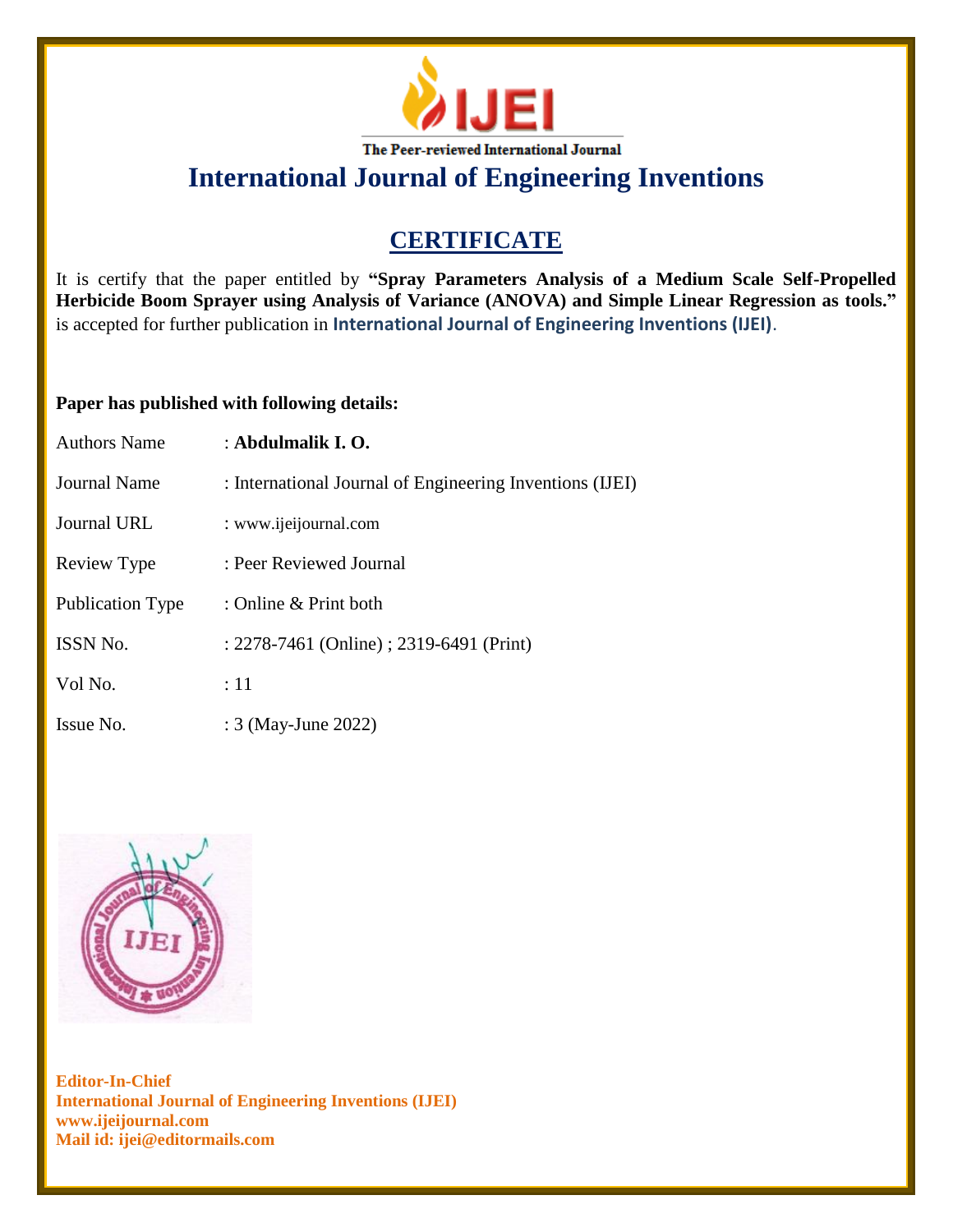

## **CERTIFICATE**

It is certify that the paper entitled by **"Spray Parameters Analysis of a Medium Scale Self-Propelled Herbicide Boom Sprayer using Analysis of Variance (ANOVA) and Simple Linear Regression as tools."** is accepted for further publication in **International Journal of Engineering Inventions (IJEI)**.

### **Paper has published with following details:**

| <b>Authors Name</b> | : Chukwu P. U.                                           |
|---------------------|----------------------------------------------------------|
| Journal Name        | : International Journal of Engineering Inventions (IJEI) |
| <b>Journal URL</b>  | : www.ijeijournal.com                                    |
| Review Type         | : Peer Reviewed Journal                                  |
| Publication Type    | : Online $&$ Print both                                  |
| <b>ISSN No.</b>     | : 2278-7461 (Online) ; 2319-6491 (Print)                 |
| Vol No.             | $\div 11$                                                |
| Issue No.           | : 3 (May-June 2022)                                      |

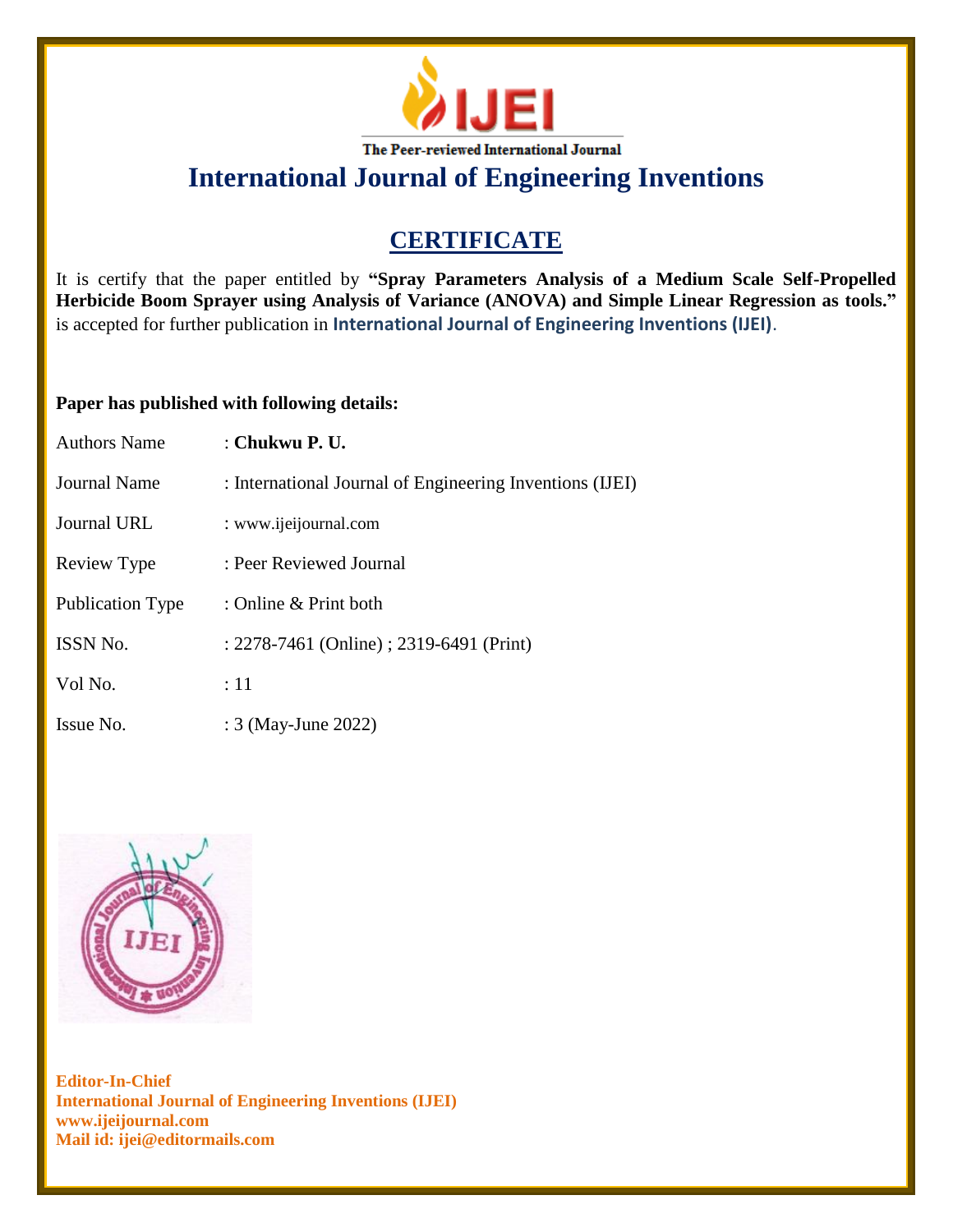

## **CERTIFICATE**

It is certify that the paper entitled by **"Spray Parameters Analysis of a Medium Scale Self-Propelled Herbicide Boom Sprayer using Analysis of Variance (ANOVA) and Simple Linear Regression as tools."** is accepted for further publication in **International Journal of Engineering Inventions (IJEI)**.

### **Paper has published with following details:**

| <b>Authors Name</b>     | : Abdullahi El-Okene                                     |
|-------------------------|----------------------------------------------------------|
| Journal Name            | : International Journal of Engineering Inventions (IJEI) |
| Journal URL             | : www.ijeijournal.com                                    |
| Review Type             | : Peer Reviewed Journal                                  |
| <b>Publication Type</b> | : Online & Print both                                    |
| ISSN No.                | : 2278-7461 (Online) ; 2319-6491 (Print)                 |
| Vol No.                 | :11                                                      |
| Issue No.               | : 3 (May-June 2022)                                      |

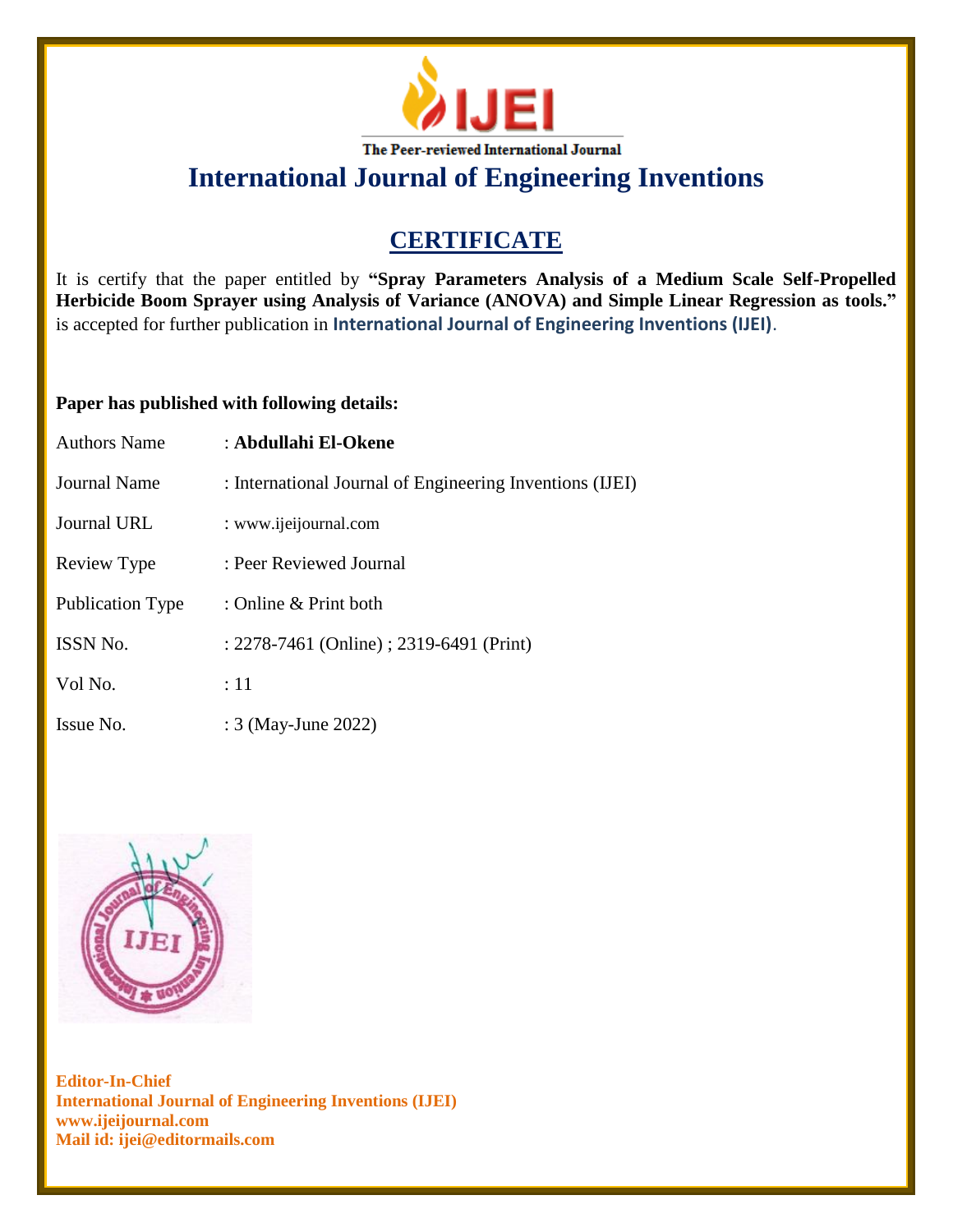

## **CERTIFICATE**

It is certify that the paper entitled by **"Spray Parameters Analysis of a Medium Scale Self-Propelled Herbicide Boom Sprayer using Analysis of Variance (ANOVA) and Simple Linear Regression as tools."** is accepted for further publication in **International Journal of Engineering Inventions (IJEI)**.

### **Paper has published with following details:**

| Authors Name        | : Mohammed U.S.                                          |
|---------------------|----------------------------------------------------------|
| <b>Journal Name</b> | : International Journal of Engineering Inventions (IJEI) |
| Journal URL         | : www.ijeijournal.com                                    |
| Review Type         | : Peer Reviewed Journal                                  |
| Publication Type    | : Online $&$ Print both                                  |
| <b>ISSN No.</b>     | : 2278-7461 (Online) ; 2319-6491 (Print)                 |
| Vol No.             | $\div 11$                                                |
| Issue No.           | : 3 (May-June 2022)                                      |

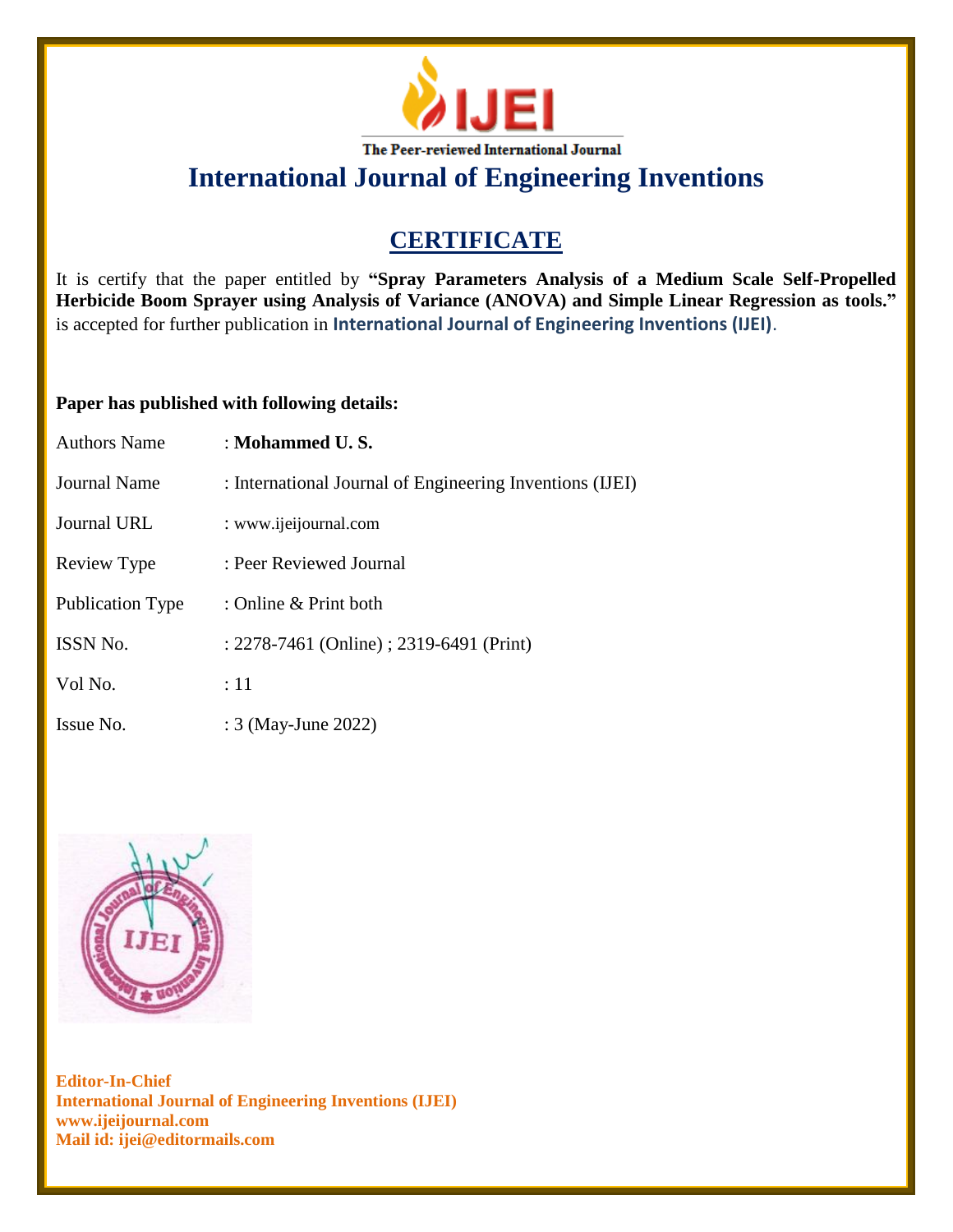

## **CERTIFICATE**

It is certify that the paper entitled by **"Spray Parameters Analysis of a Medium Scale Self-Propelled Herbicide Boom Sprayer using Analysis of Variance (ANOVA) and Simple Linear Regression as tools."** is accepted for further publication in **International Journal of Engineering Inventions (IJEI)**.

### **Paper has published with following details:**

| <b>Authors Name</b> | : Aminu Saleh                                            |
|---------------------|----------------------------------------------------------|
| Journal Name        | : International Journal of Engineering Inventions (IJEI) |
| Journal URL         | : www.ijeijournal.com                                    |
| Review Type         | : Peer Reviewed Journal                                  |
| Publication Type    | : Online $&$ Print both                                  |
| <b>ISSN No.</b>     | : 2278-7461 (Online) ; 2319-6491 (Print)                 |
| Vol No.             | $\div 11$                                                |
| Issue No.           | : 3 (May-June 2022)                                      |